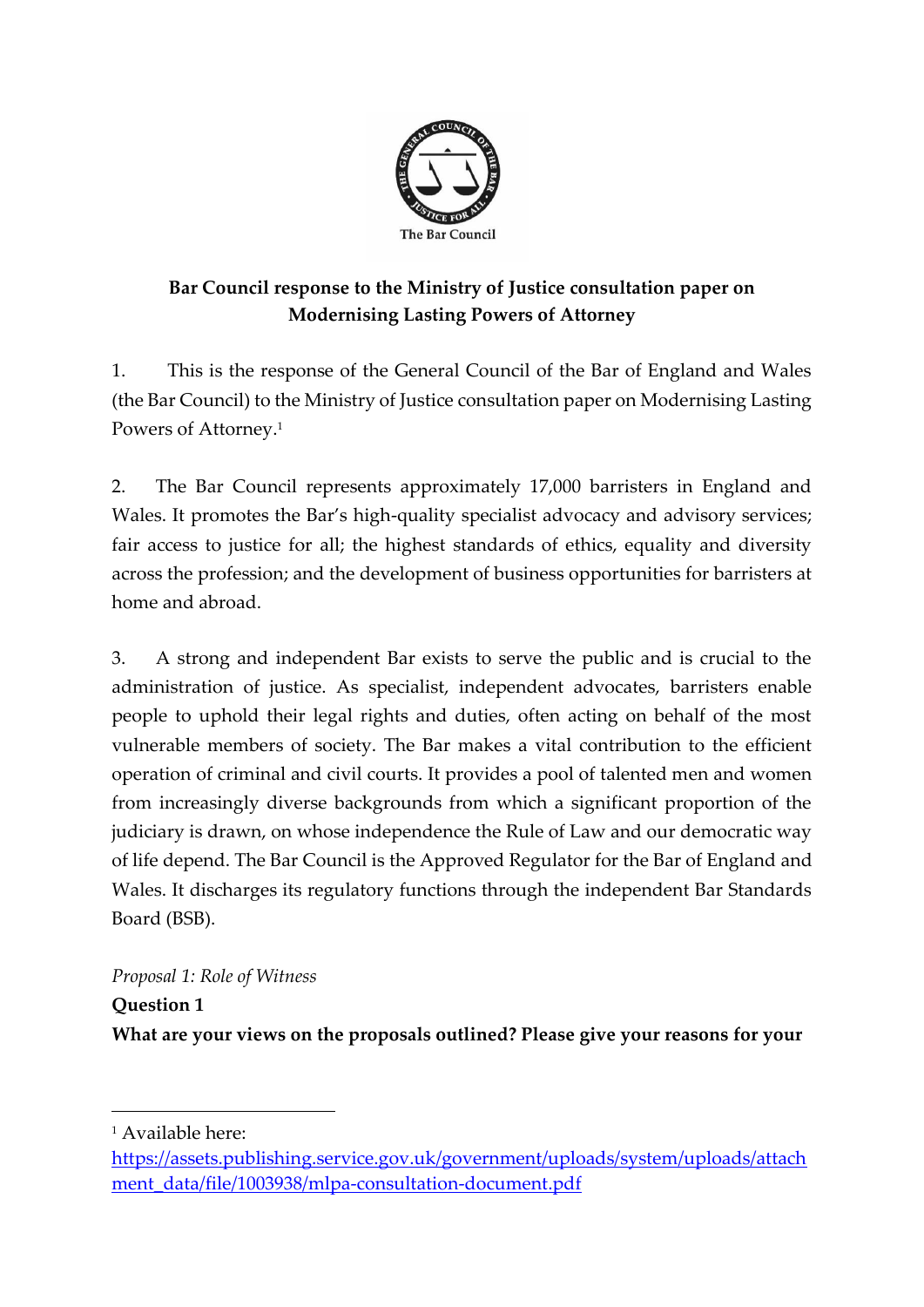## **responses. Approach 1a. Remove witnessing; Approach 1b. Remote witnessing; Approach 1c. Replace witnessing with a similar function.**

4. Approach 1a would have a negative effect, because an LPA is a very important document, which can have potentially a very significant ambit. Witnessing reinforces the importance, and brings it home. It also serves to identify the donor, since the witness is likely to be able to give identification evidence after the event. It corresponds to the formality required for deeds, and wills.

5. Approach 1b would have a mostly positive effect. This appears to be a potentially useful option. Until more is known of the success of remote witnessing of Wills, it is probably too early to give a considered view, but worth trying as one option which may help in unusual circumstances, and may indeed catch on.

6. Approach 1c would have a mostly negative effect. We regard this as an overcomplicated approach, which would be likely to be difficult for the vast majority of individuals making an LPA. Simplicity and ease is the key, provided an appropriate level of security can be ensured. We recognise that the LPA in its current form can itself be complex to complete. But that is a failing in the LPA's design, which is extremely poor. We do not regard approach 1c as reducing the complication, just changing one complication for another. Until it can be demonstrated that a simple and robust option exists, witnessing should be retained.

#### *Proposal 2: Role of application*

## **Question 2**

# **Would you, or the people you support, delay the registration of an LPA? Please give reasons for your answer.**

7. Yes, because the client doesn't want to pay the fee yet and the LPA is created merely as a precaution. The client does not want to acknowledge that its need is in any way imminent, so prefers it to be kept back. That is not through a misunderstanding of the law, but through an understandable human instinct.

## **Question 3**

**What impact would removing the ability to delay registration have? Please give reasons for your answer.**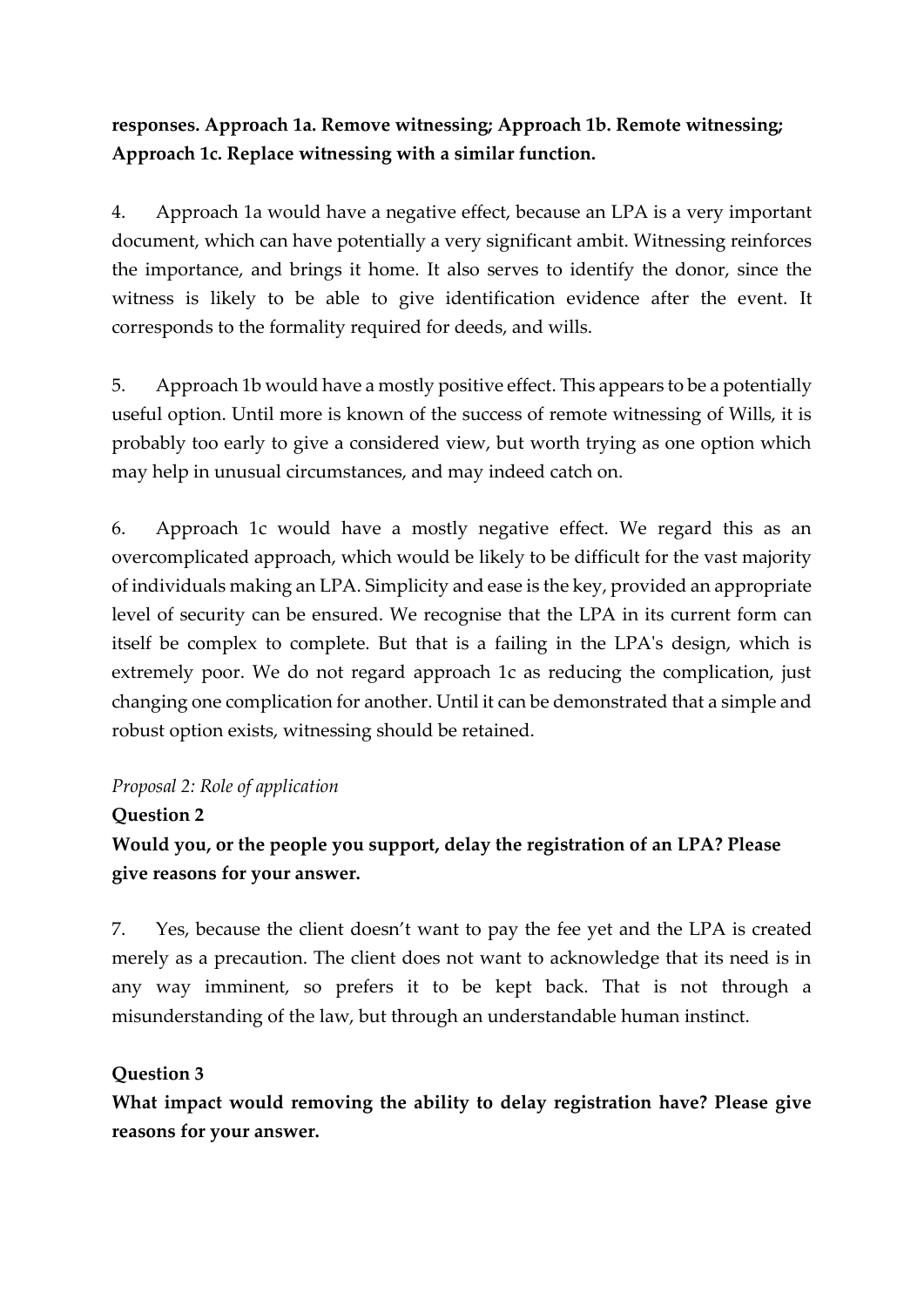8. This would have a negative effect, because it might make clients less likely to create the LPA. We do not see this as an important change to confront. Either people do not delay (see the figures of less than 5% of registered LPAs being more than 200 days old at registration) or they do for reasons which appeal to them - and would lessen the chance of them making LPAs if they could not delay. Nor does the requirement to register necessarily reduce the number of LPAs rejected. It may make it more likely that they can be corrected (if registration is left too late), but that could also be achieved by simplification of the application process & form.

#### *Proposal 3: OPG remit*

# **Question 4 Which actors do you think should have their identity checked? Please give reasons for your answer**

9. We are not convinced that any case has been made out for identity checking. There is certainly no fact-based case set out in the consultative document. Any solicitor will check the identity of the donor. Any donor making an LPA without a solicitor arguably does not need an identity check (other than the signature). The risk of fraud (not subject to any analysis in the consultation) is most likely coercion or encouragement short of coercion. Forgery of LPAs is not a risk which seems to be widespread. The Attorney will need to prove identity on use of the LPA. The certificate provider identifies themself in the certificate itself. Adding a requirement for a passport photo does not assist in understanding whether the provider is genuine/capable.

## **Question 5**

# **What are your views on the proposals outlined? Please give your reasons for your responses. Approach 3a. Conditional checks; Approach 3b. Discretionary checks.**

10. Approach 3a would have a negative effect. We regard this as unnecessarily prescriptive.

11. Approach 3b would have a negative effect. We do not regard this system as workable in practice. The whole thrust of the consultation is to reduce the burden on the OPG. We do not see how this is remotely consistent with that thrust.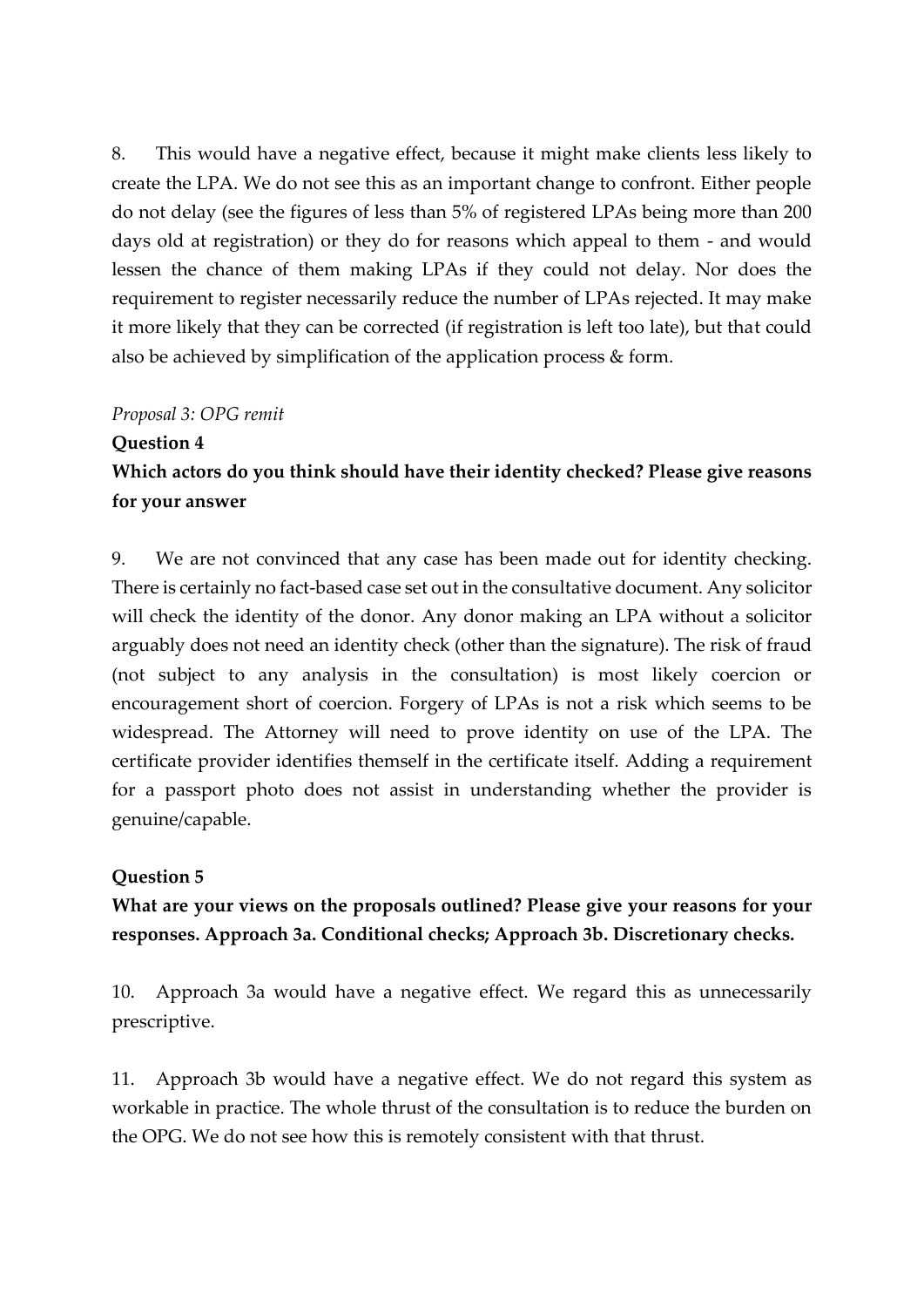#### *Proposal 4: How to object*

#### **Question 6**

**What are your views on the proposals outlined? Please give your reasons for your responses**. **Approach 4a. OPG receives all objections; Approach 4b. OPG receives only factual objections.**

12. Approach 4a would have a positive effect. We regard this as a simpler and more user-friendly method of dealing with objections (provided the objector has the safeguard of a right to object to the Court of Protection if not satisfied with the OPG's handling of the objection).

13. Approach 4b would have a mostly negative effect. We do not think it helpful to make a distinction between factual and "prescribed". They are both factual.

#### **Question 7**

**Should the OPG be referring cases directly to the Court of Protection? Please give reasons for your answer.**

14. Yes, there must be cases where the OPG will recognise that the COP is a more appropriate forum for resolution of some uncertainty.

#### *Proposal 5: When to object*

#### **Question 8**

**Which aspects of the proposals for when to object do you prefer? Please give reasons for your answers. Approach 5a. Object during creation; Approach 5b. Reduce statutory waiting period; Approach 5c. Remove statutory waiting period.**

15. We consider that approach 5a will make processes quicker, give more certainty, objections will be found and resolved earlier, concerns will be easier to raise, and it prevents registration of invalid LPAs. We regard the ability to object during creation as extremely helpful. It should not however bar objections after registration, and we agree that that is not sensible.

16. We have no comment on approach 5b.

17. We consider that approach 5c will make the process quicker, make the process simpler, that more evidence of abuse may be available, and that there is absolutely no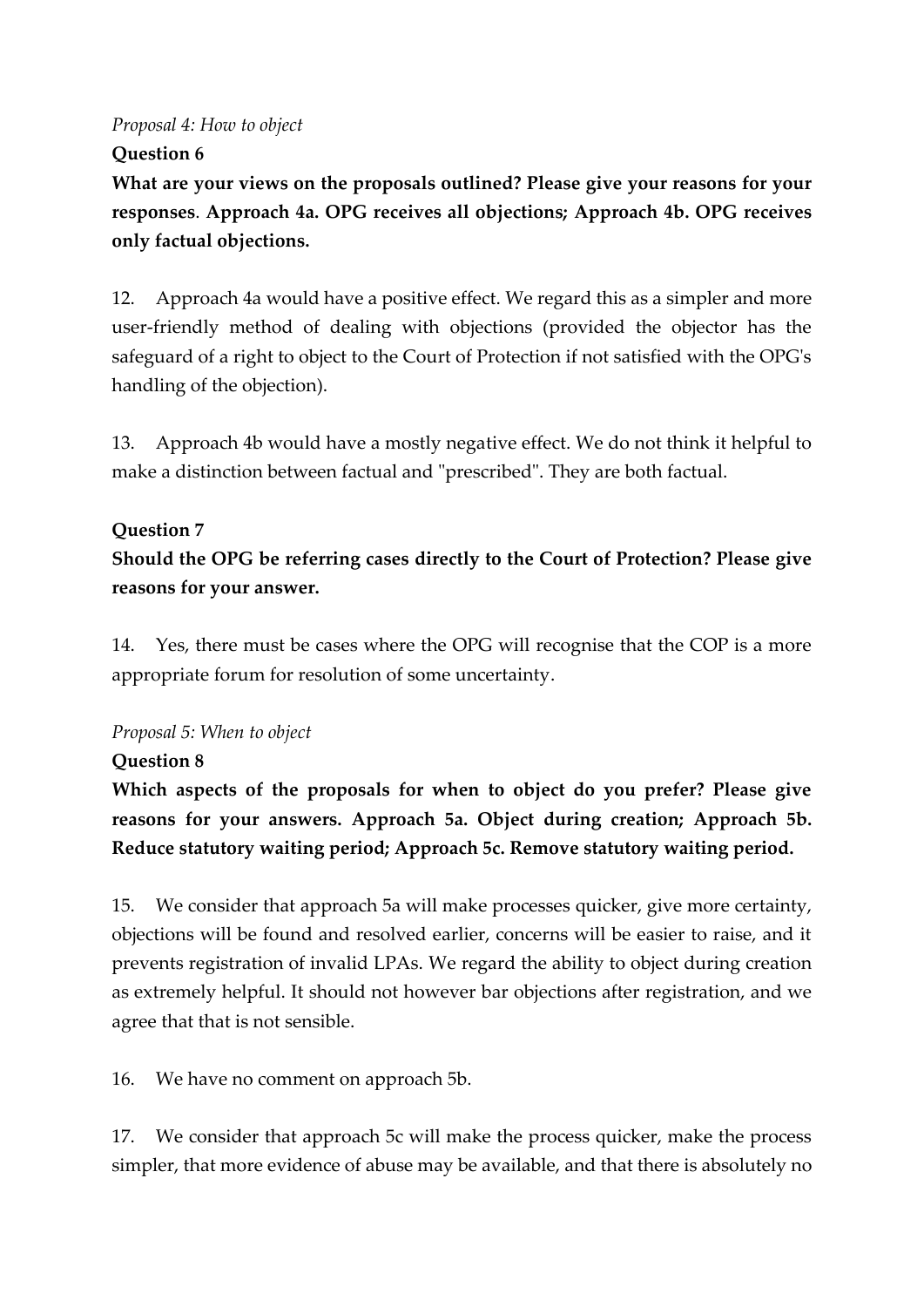need for a statutory waiting period, since it takes weeks to register an LPA and objection can occur within that period. Any period is arbitrary, and likely to give rise to injustice.

#### *Proposal 6: Speed of service*

#### **Question 9**

**If we are able to reduce the time to register an LPA to two weeks for most donors (without objections), would an urgent service provide additional benefit for you or the people you support? Please give reasons for your answer.**

18. Yes, the donor may need an LPA registered within two weeks. Registration is frequently triggered by some specific upcoming, or already ongoing event. A twoweek turnaround would be of huge practical advantage in such an instance. Nor is it entirely easy to see why registration should take an awful lot longer than that, but if it routinely does, then a higher fee for a two-week turn-around might be appropriate.

#### **Question 10**

**If you are a professional who would be asked to provide evidence of eligibility for an urgent service, what would the impact of this be for you? Please provide evidence, including on the impacts in time (days/hours) or in monetary terms where relevant.**

19. We have no comment on this.

#### *Proposal 7: Solicitor access to the service*

#### **Question 11**

**If you were required to use a GOV.UK service to create and register your clients' LPAs, what would the impact be on the service you are able to offer your clients? Please provide evidence, including on the impacts in time (days/hours) or in monetary terms where relevant.**

20. Barristers do not tend to do this work directly (though are involved in advising). It is very difficult, however, to see how being required to use a service can assist a solicitor in providing best service to the client. The solicitor will already have made an educated choice whether he/she can provide a better service using an online tool or paper. This should be left to the market. We very much agree with the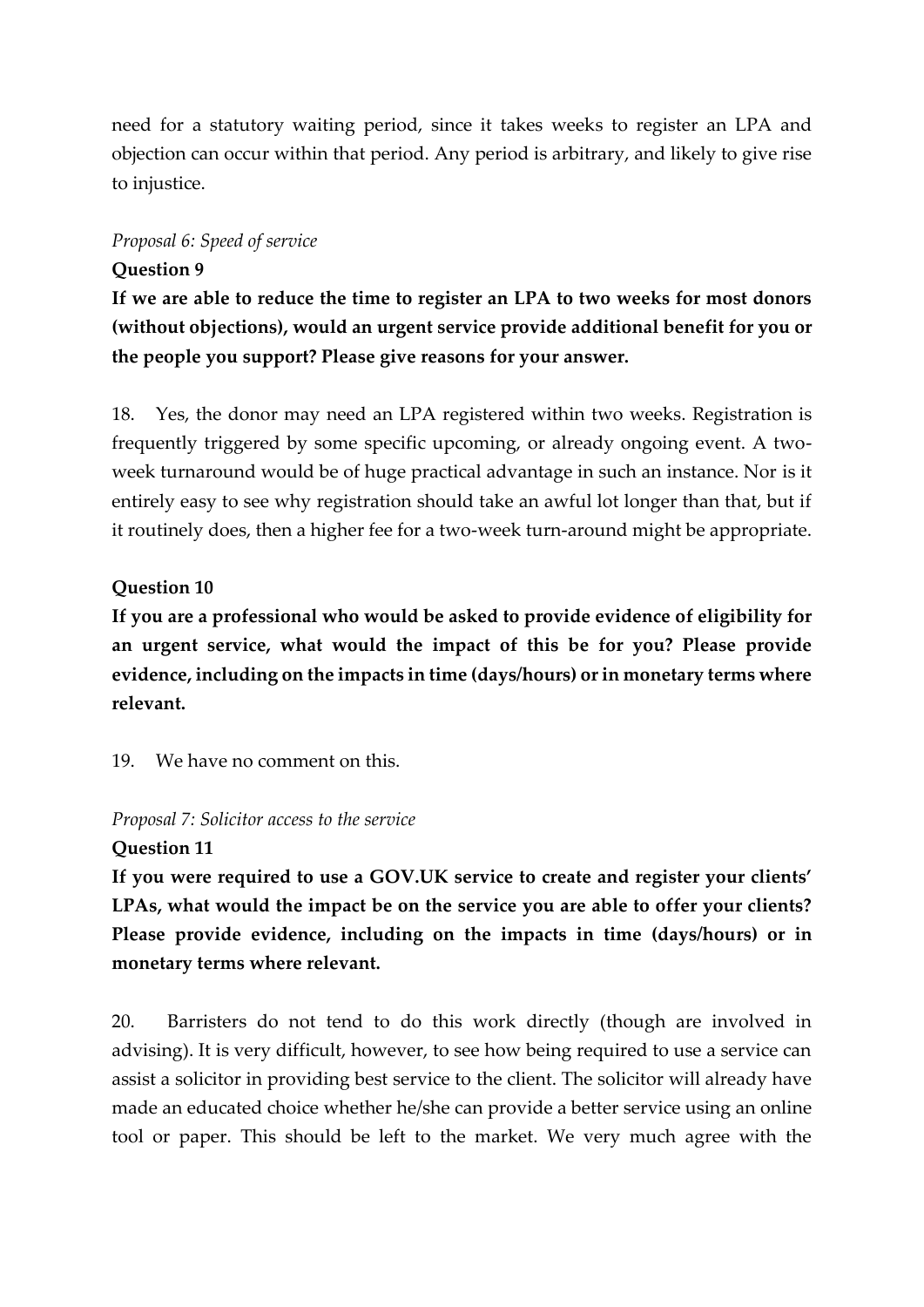Government's preference for 7a, for the convincing reasons given. We do not support 7b or 7c.

#### *Additional Questions*

#### **Question 12**

**Are there any other costs (in hours/days or in monetary terms) that you could see changes to LPAs causing yourself or other people involved? Please provide evidence for your answer.**

21. We have no comment on this.

#### **Question 13**

**Are there any other benefits (monetised or non-monetised) that you could see as a result of modernising LPAs? Please give evidence for your answer.**

22. We have no comment on this.

#### **Question 14**

## **Do you have any further comments on modernising lasting power of attorney?**

23. What is needed is a simple and robust system for the creation and registration of LPAs. The current form/system could be improved with new design and simplification. The so-called modernisation appears to us essentially an attempt to save costs for the OPG. We are a little surprised that this is considered necessary, when the OPG has been able to reduce the application fee so substantially. The OPG's costs are therefore clearly covered. The new fee level must be encouraging LPA applications, and is very fair. A paper-based system is needed for the general public, particularly the people who might be in need of an LPA. There seems to be no clear advantage to the clients in requiring solicitors to convert to on-line applications, where they have not yet done so, and no financial need for the OPG, whose costs are covered. The Bar Council supports the Government's preferred approach 7a. We regard it as, with respect, very sensible and potentially extremely advantageous.

Bar Council<sup>2</sup>

<sup>2</sup> Prepared by the Law Reform Committee